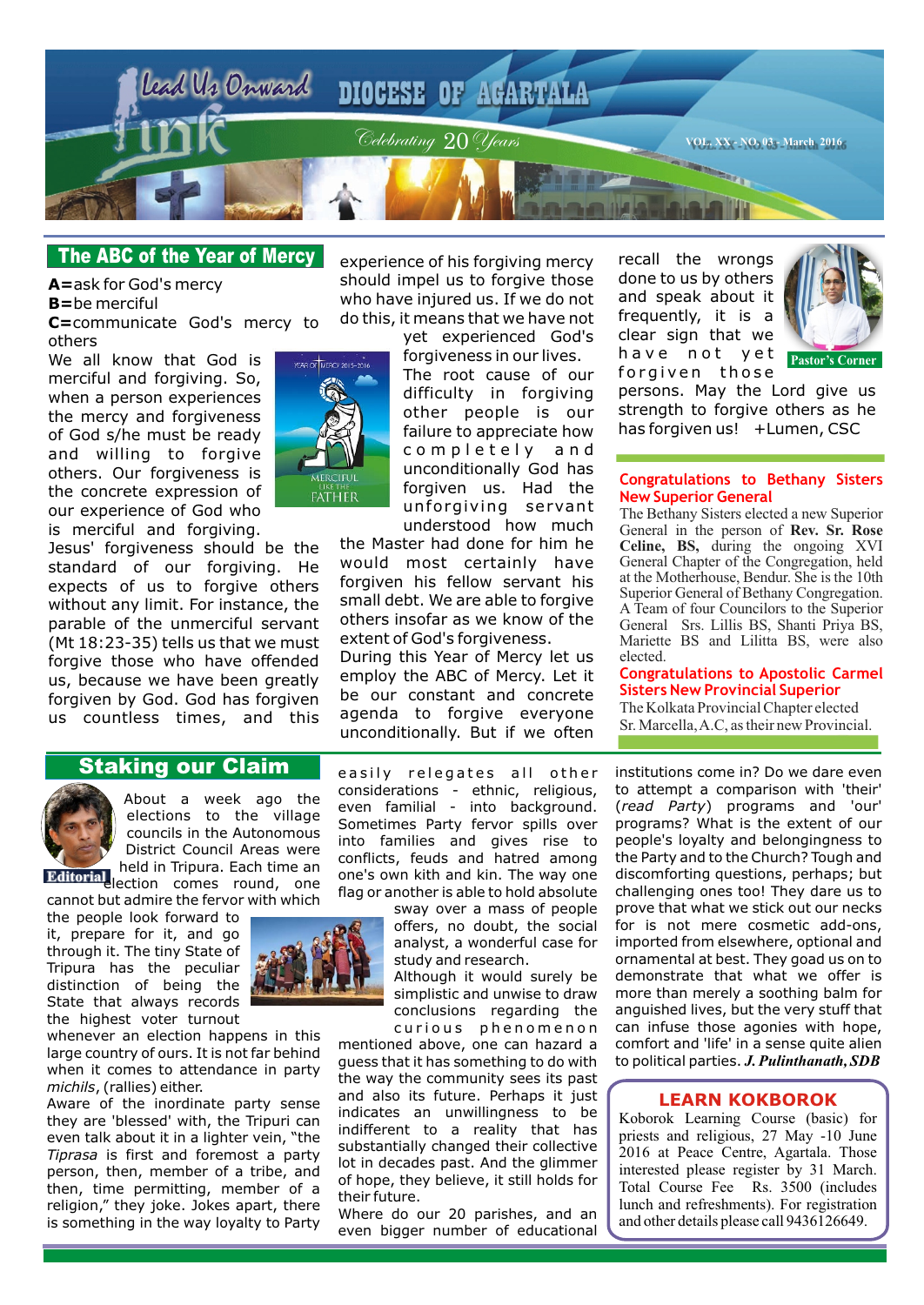**Diocese launches Catechesis on 'Sacrament of Reconciliation'.**



The Diocese of Agartala has initiated steps to catechize the faithful on the Sacrament of Reconciliation as part of its Year of Mercy programmes. At a moment when, in the words of Pope Francis, young people all over the world "are rediscovering a path back to the Lord, living a moment of intense prayer and finding meaning in their lives" (*Misericordiae Vultus*), the Commission is making all efforts to "place the Sacrament of Reconciliation at the centre once more in such a way that it will enable people to touch the grandeur of God's mercy with their own hands" (*MV*).

As a first step an animation programme (TOT) was organized on 13<sup>th</sup> February at Don Bosco Parish, Nandannagar, to understand more fully the meaning of this great sacrament. 32 leaders from 8 parishes had a beautiful experience. Fr. Joseph Pulinthanath SDB animated the lively session bringing to focus the need and the importance of this healing Sacrament. With the help of a beautiful power point presentation in Kokborok, the many doubts about the sacrament and requirements for it were dealt with at depth. The Holy Eucharistic celebration at the end, presided over by Fr. Sunny was well participated. We are confident that this programme will help to build up awareness in the Diocese of the need for this great Sacrament and help to make them more fruitfully. *Fr. Sunny SDB*

# **ST. FRANCIS OF ASSISI PARISH, GACHIRAMPARA**

**A new mondoli at Khasi Thai Para**



24th of January was a joyful day for the parishion ers of Gachiram para and

to the Diocese of Agartala as 62 new members of Khasi Thai Para, the new mission station of Gachirampara received the Sacraments of Initiation from our dear Bishop Lumen. The people from the village who belong to the Reang community which is located in a remote area in the mountains are simple and loving. Their interest in the Catholic Church came through the efforts of the laity of our Parish. Though the area is remote and the communications are bad (only a mud road in the dry season) our Bishop was ready to brave the odds and was happily present in the village to inaugurate a new *mondoli* and dispense the Sacraments. I sincerely thank him and the parishioners and the Catechist for their accompaniment with me. After a dusty drive and walk we reached the village and were warmly welcomed with flowers and singing and dancing. After the Mass there was a short felicitation program, mainly Hojagiri dance and speech, after which we all shared in the simple 'community meal' prepared for all.

*Fr. Prasanna, OFM Cap*

#### **Borgacia Chapel Blessing ST. ANDRE PARISH, BODHJUNGNAGAR**

January was very eventful and grace filled month for St. Andre Parish, Bodhjungnagar. There were 15 marriages in the months of January/February along



 $26<sup>th</sup>$  January, there was a Retreat for the Couples at Blessed Theresa of Calcutta Church. Borgacia,

from 9am to 4pm. It was led by Fr. Bennet, the Secretary of Diocesan Charismatic Team and Assistant priest of Gondacherra Parish. There were around 70 couples and 100 people who attended the Retreat.

Blessed Theresa Church at Borgacia was inaugurated and blessed on  $27<sup>th</sup>$  January at 11.am. Bishop Lumen Monteiro blessed the Church and Fr. Suresh Kagoo, CSC, Rector of SAMS inaugurated it along with *motha* leader. There were around 150 representatives from different *mothas* of the parish. There were many religious sisters and priests attend the event. The Parish Priest has expressed his gratitude for the financial as well as material help received from laity of different *mothas*. He also appreciated the hard work of the local community. *Fr. Binoy, CSC*

#### **GOOD SHEPHERD PARISH, KATHALCHERRA Holy Cross Schools**

On 1<sup>st</sup> of February at Holy Cross School, Chailengta, new class rooms were inaugurated and blessed by Fr Lancy, CSC, the Parish Priest of Kathalcherra Parish.

On 3rd February the new academic year was inaugurated at Holy Cross School,



Dhumacherra, with the theme LISTEN-LEARN AND EXCEL, and farewell was given to Miss

Sharmista Tripura who rendered her generous service in the school for last one and half year.

Holy Cross Higher Secondary School, Kathalcherra, also had various programs to inaugurate the new academic year.

De-worming Day on  $10<sup>th</sup>$  and  $15<sup>th</sup>$  of February was observed in all the three schools without difficulties.

#### **Annual Parish Sabha--February 5th to 7th**

Good Shepherd Parish Kathalcherra celebrated the Silver Jubilee of Parish



Sabha and Maria Songho at Puranbari village. The program was well attended. It comprised of prayers, flag hoisting, report

reading, Sessions on "YEAR OF MERCY" by Fr. Cyprian SVD, talks on the importance of Eucharist and its relevance by Bishop Lumen Monteiro. Marian procession with candles, adoration, and confession were part of the program. On the concluding day the Holy Eucharist was presided over by Rev. Bishop Lumen. The Parish Priest and many fathers concelebrated. The Sabah was a spiritually enriching celebration for the people of the Parish. Next year Parish Sabha will take place at Koraticherra village. *Fr. Ishwar Happa, CSC*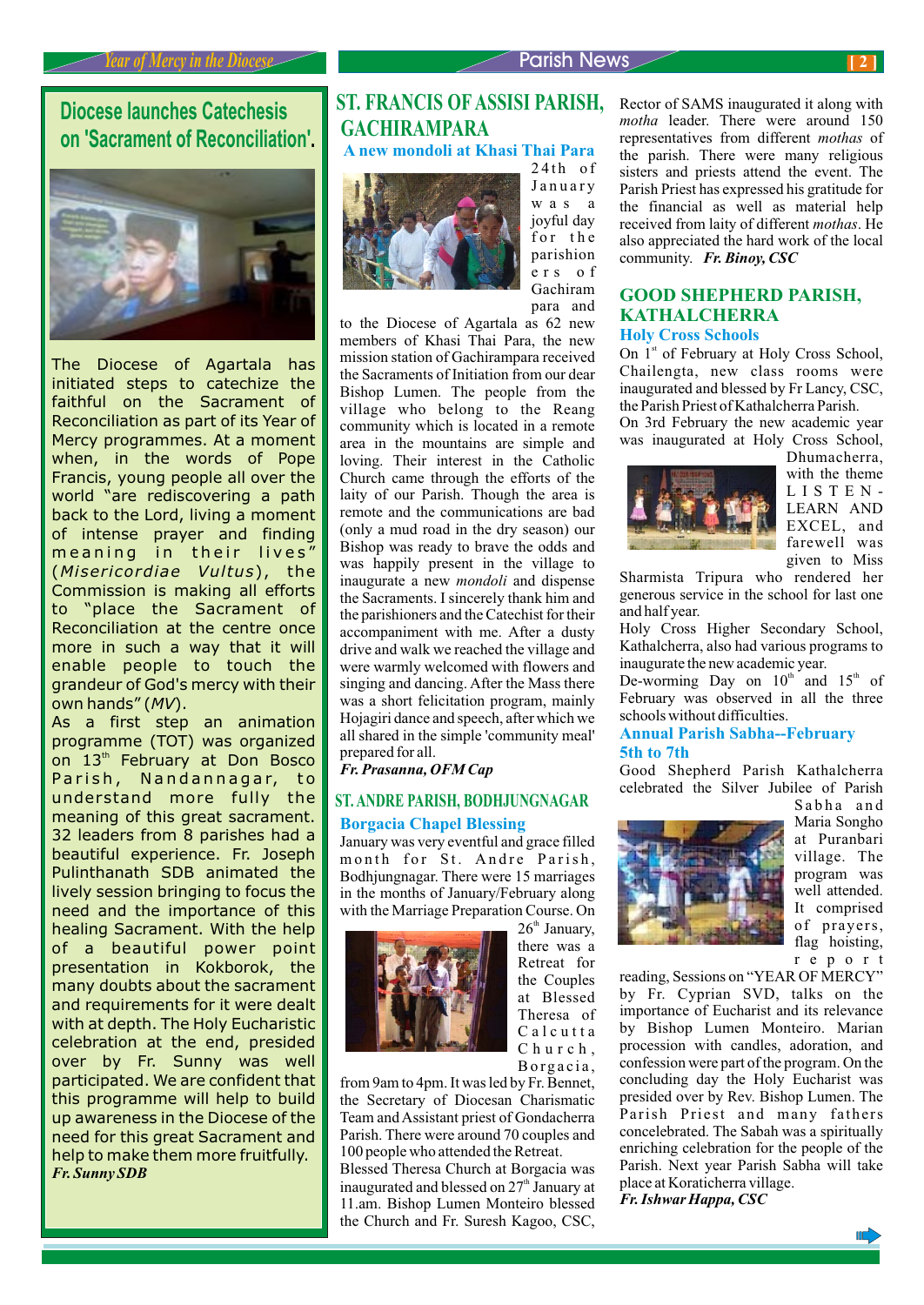## **ST. ALPHONSA PARISH, KHUMULWNG**

## **Lenten Preaching Inspires Villagers**



A day of instruction and catechism program on the 'Year of Mercy' was organized in an interior tribal village on 14<sup>th</sup> February. The

preaching programme comprised of instruction and faith formation on 'Year of Mercy', Lenten preparation, Confession, Holy Eucharist and a film on 'Passion of Christ'. People from other villages too assembled to participate in the program. The preaching inspired many to accept and deepen their faith in the Lord. *Fr. Arun Minj, SVD*

# **IMMACULATE CONCEPTION PARISH, MOHARPARA**

**Retreat, New Sisters, Vibrant Campus** As part of the Year of Mercy celebration, we had the Annual Preaching Program in sixteen out of twenty eight *mandolis* beginning from 23<sup>rd</sup> January to 14<sup>th</sup> February. Small *mandolis* came over to bigger *mandolis* to hear the Word of God. Fr. Pradeep CSsR, resident priest of Fatima Parish, Kolkata preached this Retreat.

Attendance or response for this Retreat from the people was quite encouraging. Many of them availed the Sacrament of Confession.

Two Holy Cross Sisters of Chavanaud, Srs. Sheela Tirkey and Maria Silchae are in Twithampui Village of Moharpara Parish trying to do the spade work in order to take over the Primary School there, now run by lay people. As we welcome them to this Parish and we wish them all the best.

With the opening of the School and Hostel here on the  $18<sup>th</sup>$  of January, the campus has become vibrant with a total of 1,045 students in the School. This year Boys' hostel has 163 boys and Girls' hostel has 135 girls. We hope to complete the extension and renovation of the school building by the end of March.

*Fr. Agi Paul, CSC*

#### **ST. MARY'S PARISH, TUIKARMAW New Village Chapel Blessing at Gagan Chowdhury Para**

 $26<sup>th</sup>$  January 2016 remains as a great day for the faithful at Gagan Chowdhury Para, the day in which 10 persons received the Sacraments of Initiation. Our Bishop Lumen blessed a new Chapel is located near dedicated to St. Francis of Assisi. The people in their own efforts have built a small tin roofed chapel and made this is a place of prayer and coming together for worship. Bishop in his Homily reminded the people to remain faithful to the faith. He appreciated the nearby catholic communities for their efforts to spread the Gospel message.

**New Village Chapel Blessing at Raipara**



divide presence of this dividend of this control of this control of this control of this control of this control of this control of this control of this control of this control of this control of this control of this contr

village. The village is located in such a place that even the access road to the village is very bad. The faithful from the village have worked very hard for building their Village Chapel. Bishop in his homily appreciated the efforts of the faithful and invited them to experience the mercy of God during this holy season. Fr. Abraham C, CSC the parish priest took lot initiative to organize this great event. The whole celebration came to an end with the community meal. *Fr. Alfred, CSC*

## **Holy Spirit School, Belonia World Cleanliness Day observed**

 "Cleanliness is next to Godliness" goes the proverb. All religions insist on cleanliness



before worship. This is because cleanliness is the first important thing in being near to god. By cleanliness we mean the habit of

keeping physically and mentally clean. Cleanliness of body is necessary for physical health. Dirt and disease go together. Disease germs breed and thrive in dirt; and the epidemic diseases which sweep over a country and carry off thousands, are generally the results of the dirty habits and surroundings of the people. To keep our house and neighborhood clean is our utmost obligation as it the only remedy available for national health and hygiene.

The students of Holy Spirit School used this opportunity of observing World Cleanliness Day on  $30<sup>th</sup>$  of January in its surrounding. It was the students' idea to have the Awareness Rally throughout our village and to give the message of cleanliness to the people who are living around us. With the assistance of the Teachers an Awareness Rally was taken from the School to main road. The students used various slogans on cleanliness and proved

that cleanliness is next to godliness! *Sr. Preethi, SSpS*

## **Jeevadhara Minor Seminary Minor Seminarian make Jesus as their best Friend**

Taking chance of the holidays the Diocesan minor Seminarians had an opportunity of two days of Retreat from  $11<sup>th</sup>$ -12<sup>th</sup> February. The Retreat was



preached by F r. Bosco Minj SDB initiating seminarians to strengthen their Vocation

to priesthood. They have found Jesus as their best friend who accompanies throughout their Formation journey. They learnt to discern their call amidst various choices and pressures of life. They enjoyed silence and solitude of two days and listened to the Lord speaking to them and became aware of the qualities they need to develop to be a holy priest. *Fr. Arun Minj, SVD*

## **Zonal level SCC Meet at Kumarghat Parish**

Quarterly Zonal SCC Meeting was held at Kumarghat on 13<sup>th</sup> February. There were 28 representatives from Gandacherra,

Gachirampara, Kamaranga, Kathalcherra and Kumarghat Parishes. The Meeting began with Gospel sharing using the Seven Steps Method, followed by the reporting from different Parishes. After reporting, the representatives gave suggestions to strengthen the SCCs by focusing on activities of mercy to the people. Fr. Prasanna emphasized the importance of Parish priests attending the Zonal level meetings in order to strengthen SCCs. It was also suggested to conduct training for SCC Leaders in the month of April. Fr. Jilson CSC volunteered to conduct the training. Each Parish will send 8 leaders for the training in Kumarghat from  $20<sup>th</sup>$  to  $22<sup>nd</sup>$ . The participants were happy to have SCCs in all the Parishes of the Zone. They were also happy to meet regularly to learn from each other to strengthen *the new way of being church* in the Jubilee of Mercy. The next Meeting will be in Kathacherra on  $14<sup>th</sup>$  May. *Regent Lawrence, csc*

## **Auxilium Girls School, Nandan Nagar**

#### **Achievement Day 2016**

Recognizing, rewarding, and celebrating achievement is important in terms of raising performance, selfconfidence and selfesteem of the participant. For the past four years AGS has been celebrating "Achievement

**[ 3 ]**

*Diocese News Roundup*